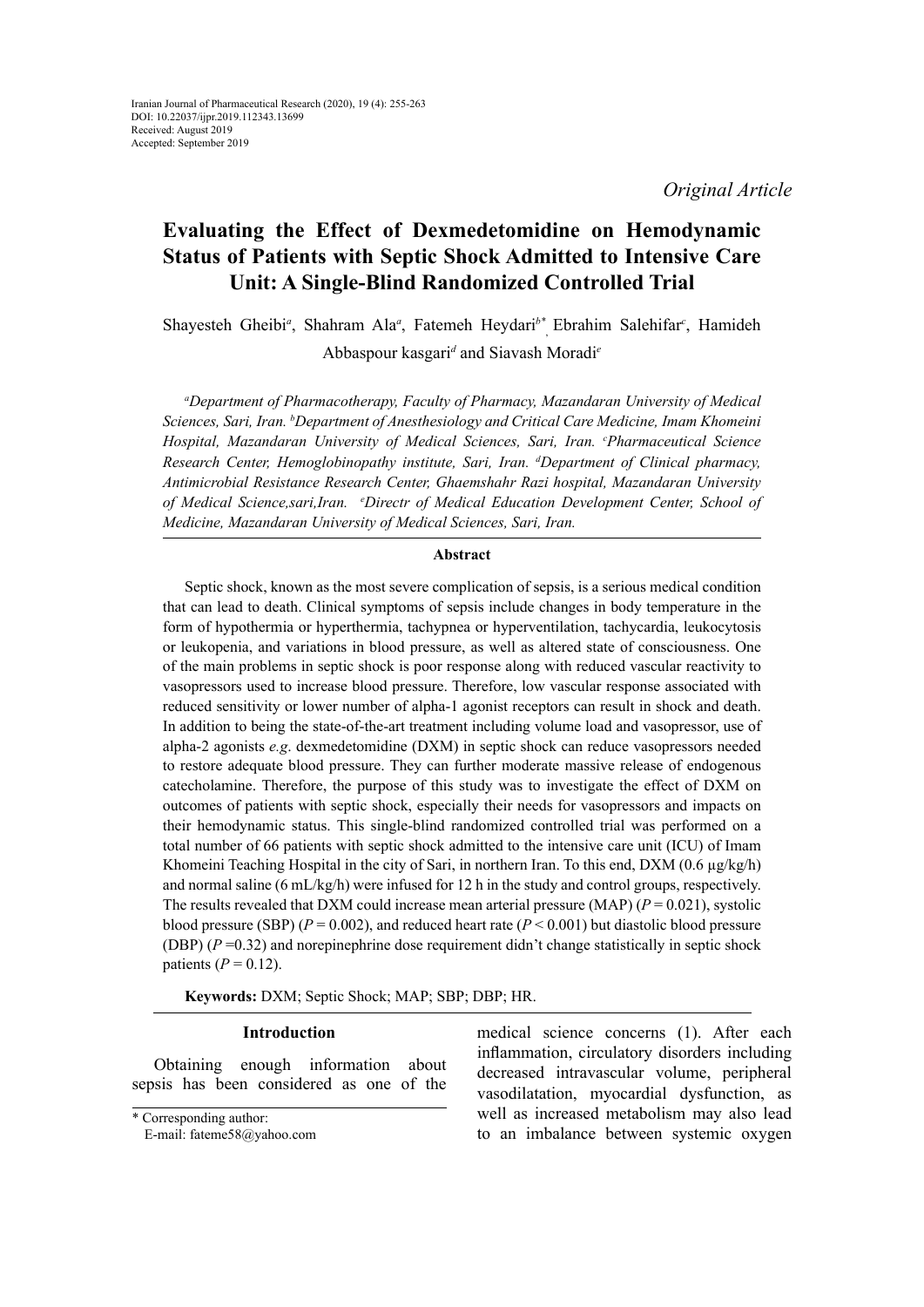delivery and oxygen demand, which ultimately induce hypoxia (2).

Since 2016, sepsis has been termed as a life-threatening organ dysfunction; as Sequential Organ Failure Assessment (SOFA) score  $> 2$ , with a mortality of over 10% in hospitals. Clinically, patients with septic shock are described as those requiring a vasopressor to maintain their mean arterial pressure (MAP) of 65 mmHg or more and serum lactate levels greater than 2 mmol/L (> 8 mg/dL) in the absence of a hypovolemia. Individuals with suspected sepsis infection can correspondingly have very poor recovery outcomes if they have at least two of criteria of Quick SOFA (qSOFA) including tachypnea (defined as more or equal breathing 22 per min, hypotension (defined as systolic blood pressure (SBP  $\leq$  100 mmHg), and altered state of consciousness (3).

In the first phase, systemic inflammatory response can be considered as a result of host responses to bacterial products such as endotoxin. Then, cytokines are activated and cause further physiological disorders. The onset of septic shock is thus characterized by high concentrations of catecholamines in the circulation. Disturbance in sympathetic regulation of the cardiovascular system also indicates that autonomic system impairment produces circulatory failure (4).

The most common causes of severe sepsis are pneumonia (responsible for more than half of cases) as well as intra-abdominal and urinary tract infections. Even with intensive care, mortality rates in hospitalized septic shock patients have been reported by 80% over the past 30 years.

Following the administration of norepinephrine, MAP can increase from 65 mmHg to 85 mm Hg; however, systemic oxygen metabolism, skin microcirculatory blood flow, and exudation and visceral perfusion do not significantly improve. Increasing doses of dopamine and dobutamine alone and in combination can be also effective in arterial hypotension treatment. Norepinephrine alone can further increase MAP and systemic vascular resistance and epinephrine can instigate a slight rise in heart rate (5, 6 and 7).

One of the frequently reported problems

in septic shock is poor response and reduced vascular reactivity to vasopressors used to increase blood pressure. In this regard, efforts to restore vascular responses with nitric oxide inhibitors or low-dose steroids have been also unsuccessful. Low vascular responses associated with reduced sensitivity and number of alpha-1 agonist receptors can correspondingly result in resistance shock and death.

Dexmedetomidine (DXM) (*i.e*. a central alpha-2 agonist), as the active isomer of medetomidin, was licensed by the Food and Drug Administration (FDA) in 1999 to sedate patients admitted to intensive care units (ICUs). Accordingly, addition of alpha-2 agonist agents such as clonidine or DXM to common septic shock treatments could reduce vasopressor dose requirements. In other words, alpha-2 agonists can activate receptors in medullary vasomotor center. The second effect also plays an important role in sedation and anti-anxiety of this group, since decreasing the output of noradrenergic neurons from the locus cereulus increases the activity of inhibitory neurons such as gamma aminobutyric acid. Furthermore, several studies have shown that DXM can suppress inflammatory reactions and protect organs in both animals and humans. In major surgical procedures, DXM can also improve blood circulation and reduce mortality.

Clonidine and DXM can also increase venous return accompanied by increased arterial heart rate in sepsis and septic shock leading to maintained arterial blood pressure  $(6-10)$ .

With regard to the non-effectiveness of use of common vasopressors in maintaining patients' hemodynamics, the purpose of this study was to evaluate the effect of DXM on hemodynamic status of patients with septic shock.

## **Experimental**

This study was a single-blind randomized controlled trial conducted between August 2018 and June 2019 at the ICU of Imam Khomeini Teaching Hospital affiliated to Mazandaran University of Medical Sciences (MAZUMS), Sari, Iran. The study was approved by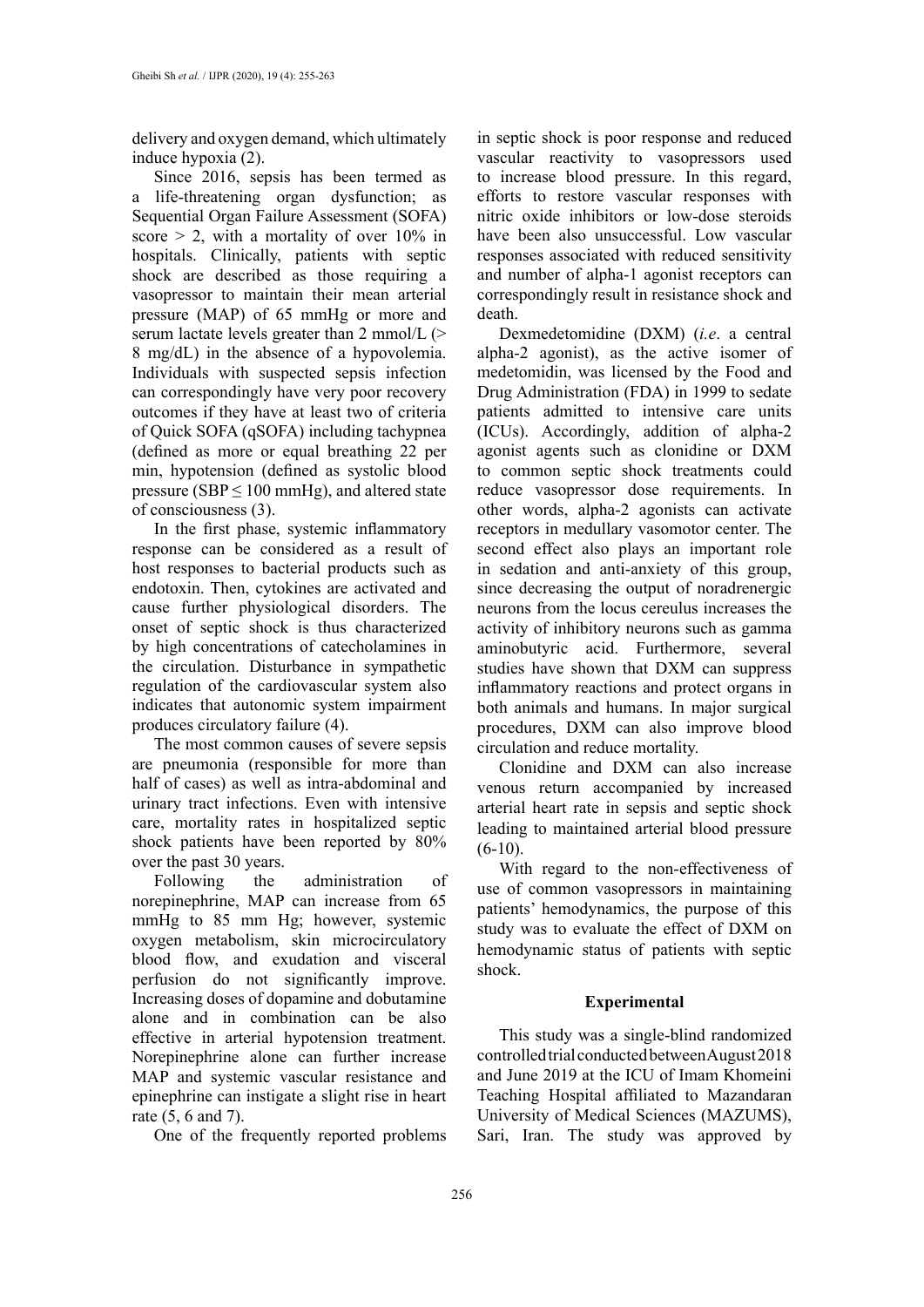the Mazandaran University of Ethics Committee (No.IR.MAZUMS.REC.1397.3095), registered in www.IRCT.ir under IRCT No. IRCT20100107003014N22, and financially supported by the Vice-Chancellor's Office for Research and Technology at MAZUMS with grant No. 3095. Informed consent was also obtained from patients' legal and personal representatives included in the study.

# *Patient selection sample size*

Considering the assumptions, the minimum sample size in each arm was 30 patients, assuming a maximum of 10% fall during the study to 33 patients in each arm.

 $SD = 2.85$  POWER =  $80\%$ , CI =  $95\%$ , CL = 2 Days,  $N = 2(K \times SD^2)/d^2$  $N = (2 \times 7.6 \times 2.85)$  2/2<sup>2</sup>  $N = 33$  in each arm

## *Participants and setting*

The patients were recruited from Imam Khomeini Teaching Hospital affiliated to MAZUMS. The informed consent was also obtained from all the participants before their recruitment. It should be noted that participants eligible for the study were those meeting diagnostic criteria of septic shock/sepsis (Have at least two qSOFA criteria at the same time, which include a respiratory rate greater than or equal to 22 (bpm), alteration of consciousness, systolic blood pressure less than or equal to 100 mmHg). Moreover, the inclusion criteria were the patients aged over 18 years with MAP above 65 mmHg. In addition, the patients with uncontrolled diabetes mellitus  $(HbA_1C > 7%)$ , heart block grade 2 or 3, sick sinus syndrome, history of chronic obstructive pulmonary disease (COPD) (arterial oxygen pressure below 60 mmHg), history of use of beta-blockers, hypovolemia (CVP < 8 cmHg), and sever hepatic failure (markedly elevated transaminase, INR  $\geq$  1.5, sign of hepatic encephalopathy) were excluded.

## *Randomization and intervention*

The patients were recruited in intervention and control arms by simple randomization procedure using a table of random numbers. The patients with hypotension and tissue

hypoperfusion in the control group received a crystalloid fluid with the amount of 30 mL/kg, and then in the case of persistent hypotension, norepinephrine (0.01-4 μg/kg/min) was started.

In addition, the second group received DXM at a dose of 0.6 μg/kg/h (Precedex, made by Hospira, USA) for 12 h. DXM vials contained 100 μg of drug which needed to be diluted to reach a concentration of 4 μg/mL. Normal saline (6 mL/kg/h) was also infused for 12 h instead of DXM. Infusion was discontinued in both groups, if heart rate decreased or less equal 60 beat/min if MAP dropped and also this condition did not improve via vasopressor therapy. We followed up patients in day 2 and 7, respectively. In this study, the final analyzer was blinded to the study.

## *Primary outcome*

The effect of DXM on hemodynamic status of the patients with septic shock was evaluated for 66 patients. These parameters include SBP, DBP, MAP, HR, and dose of NE requirement.

#### *Response assessment*

Changes in heart rate, SBP and diastolic blood pressure (DBP), MAP, as well as norepinephrine dose requirement during 12 h of the study were evaluated.

## *Statistical analysis*

At first, the distribution of the data was plotted by a histogram and explained by Kolmogorov-Smirnov test. Then, quantitative data were described while calculating mean standard deviation (SD) or median (quartile range) and qualitative data were controlled through percentage frequency. According to the distribution of the data, the means or medians of the quantitative variables were compared using independent *t-*test or its nonparametric equivalent, *i.e*. Mann-Whiney *U*-test. Chisquare test was similarly utilized to compare the frequency of qualitative variables. For the repeated measured value we used "Repeated measure ANOVA". It should be noted that analysis in this study was of intention-to-treat type and two-tailed *P*-value less than 0.05 was considered statistically significant in all cases. Descriptive and statistical analyses were performed using IBM SPSS Statistics software (version 21).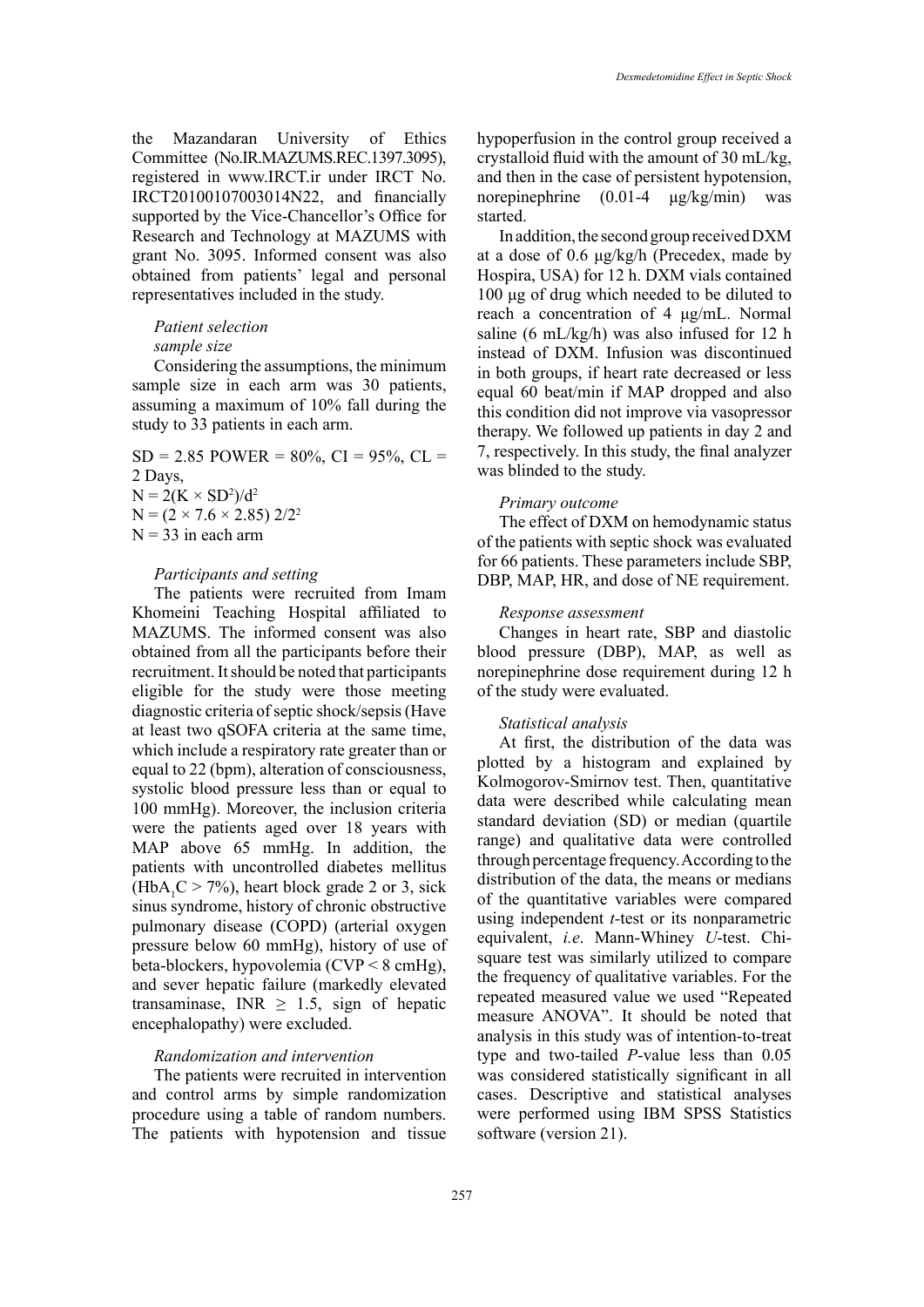#### **Results**

Study Participants of 75 patients who were screened for eligibility, showed that 9 patients were excluded and 66 were enrolled. From 66 patients (33 in each study arm) who were randomized in the two groups nobody was lost during allocation and follow up in the case and control groups. Finally, the data analysis was performed on 33 patients, who completed the study (Figure 1). Baseline demographic and clinical characteristics of DXM and control groups approximately were similar (Table 1). Also, laboratory values and physiological variables did not differ significantly between the two groups at baseline and during the study period.

#### *Hemodynamic evaluation of patients*

As shown in Figure 2, DXM caused a higher reduction in heart rate than that in the control group receiving normal saline during the 12 h infusion and this difference was statistically significant  $(P < 0.01)$ .

Considering the state of SBP changes over 12 h, illustrated in Figure 3, DXM could increase SBP more than that in the control

group and this difference was statistically significant in each hour except at 9 h  $(P =$ 0.002).

With regard to the state of DBP changes during 12-h infusion in Figure 4, it was revealed that DXM could enhance DBP more than that in the control group even though such an increase was not statistically significant (*P*  $= 0.32$ ).

In Figure 5, MAP changes between both groups indicated that DXM infusion during 12 h had significantly boosted MAP compared with that in the control group and such a difference was statistically significant  $(P =$ 0.021).

As presented in Figure 6, norepinephrine dose requirements between both groups showed that the dose had decreased during 12 h compared with that in the control group but such a difference was not statistically significant  $(P = 0.12)$ .

The patients were followed up on days 2 and 7 after septic shock using SOFA criteria and no significant differences were observed between the two groups (Table 2).



**Figure 1.** Diagram of participants (according to CONSORT 2010 guidelines). **Figure 1.** Diagram of participants (according to CONSORT 2010 guidelines).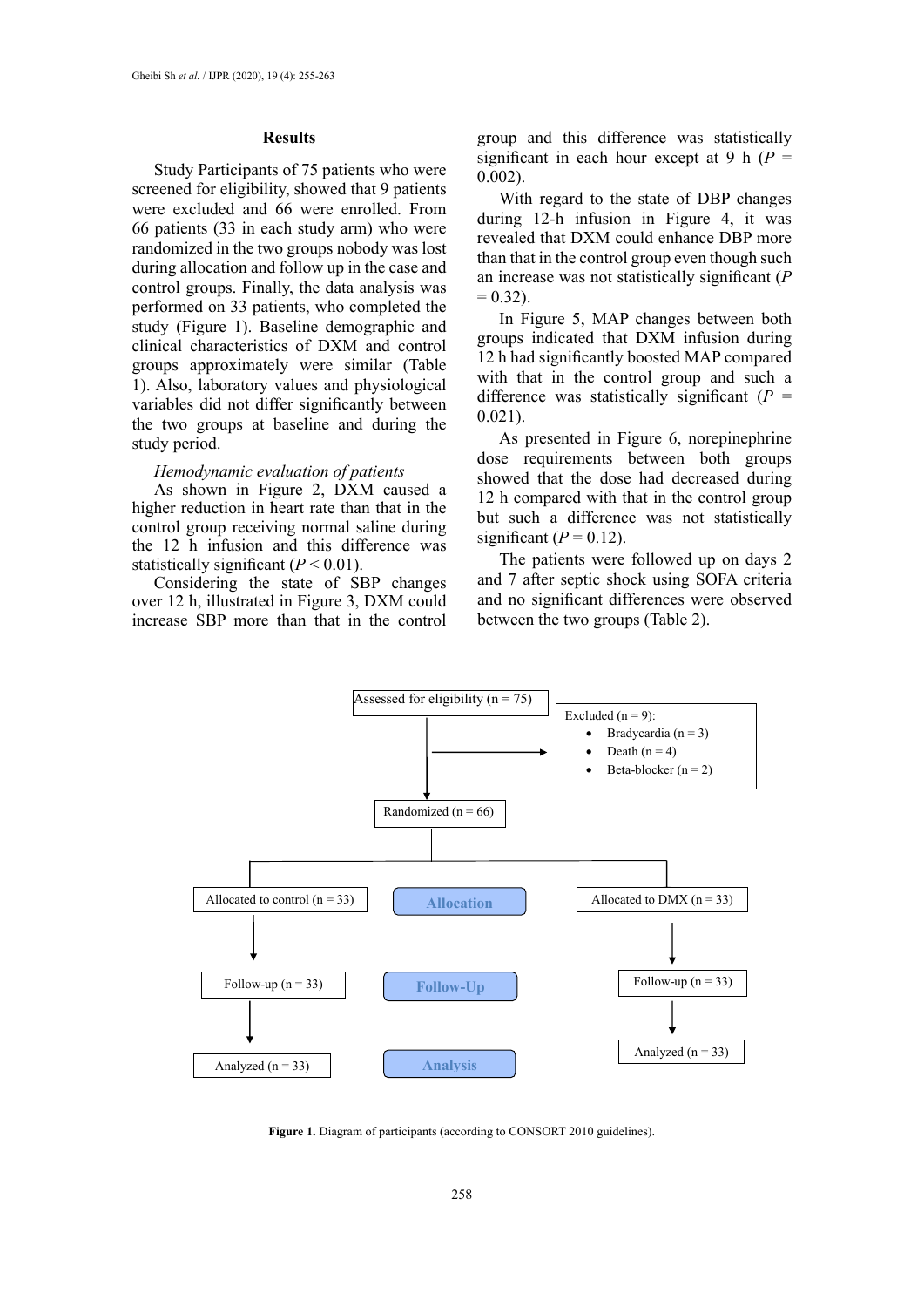

Figure 2. Heart rate changes in  $DXM$  and control groups over 12 h (mean  $\pm$  SE) ( $P < 0.01$ ).



**Figure 3.** SBP changes in DXM and control groups over 12 h (mean  $\pm$  SE) ( $P = 0.002$ ).



**Figure 4.** DBP changes in DXM and control groups over 12 h (mean  $\pm$  SE) ( $P = 0.32$ ).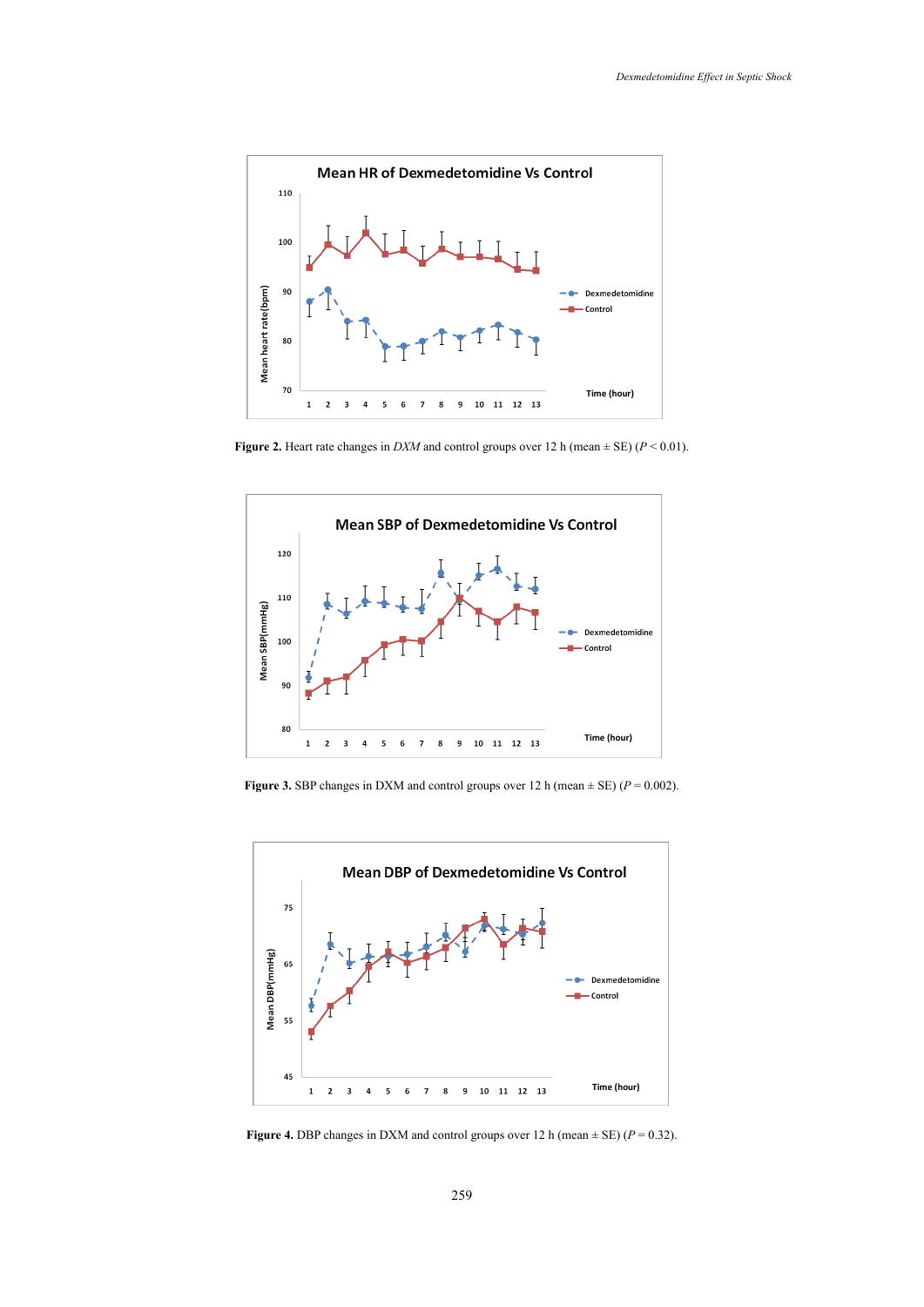| Variable                 | <b>All patients</b>     | <b>DXM</b>              | Control                 | P-value           |
|--------------------------|-------------------------|-------------------------|-------------------------|-------------------|
| Number of patients       | 66                      | $\overline{33}$         | 33                      |                   |
| Sex (male/female)        | 36/30                   | 13/20                   | 23/10                   | $0.03*$           |
| Age, y (range)           | $62.8 \pm 17.1$ (20-89) | $64.5 \pm 15.2$ (23-82) | $61.2 \pm 18.8$ (20-89) | 0.4 <sup>†</sup>  |
| APACHE II                | $18.9 \pm 6.4$          | $18.7 \pm 5.9$          | $19.1 \pm 6.9$          | 0.77 <sub>1</sub> |
| <b>SOFA</b>              | $9.4 \pm 2.6$           | $9.5 \pm 2.4$           | $9.3 \pm 2.8$           | 0.77 <sub>1</sub> |
| GCS                      | $7.2 \pm 3.1$           | $6.7 \pm 2.9$           | $7.7 \pm 3.3$           | 0.35 f            |
| Cause of ICU admission   |                         |                         |                         | $0.18*$           |
| Respiratory (%)          | 15(22.7)                | 5(15.2)                 | 10(30.3)                |                   |
| <b>CNS</b>               | 22(33.3)                | 13(39.4)                | 9(27.3)                 |                   |
| Cancer                   | 5(7.5)                  | 4(12.1)                 | 1(3)                    |                   |
| Internal                 | 22(33.3)                | 11(33.3)                | 11(33.3)                |                   |
| Other                    | 2(3)                    | --                      | 2(6.1)                  |                   |
| Length of Hosp. Stay (d) | $0.4 \pm 8.6$           | $12 \pm 10.3$           | $9 \pm 6.6$             | 0.19 <sup>†</sup> |
| Length of ICU stay (d)   | $7.6 \pm 5.5$           | $8.7 \pm 4.9$           | $6.5 \pm 5.9$           | 0.11 <sup>†</sup> |

**Table 1.** Demographic and clinical characteristics of patients at baseline.

Data are reported as mean ± SD or as number (percentages). *P*-values were obtained by *\**chi-square*-*test or Fisher's exact test as appropriate*,* † Independent sampled *t-*test*, ‡* Mann-Whitney *U*-test with significance set at *P* < 0.05.

GCS, Glasgow Coma Scale; APACHE II, Acute Physiologic and Chronic Health Evaluation; Respiratory: including ventilatorassociated pneumonia (VAP), acute respiratory distress syndrome (ARDS), and [bronchiectasis;](https://www.google.com/search?q=bronchiectasis&spell=1&sa=X&ved=0ahUKEwjX1Jau_8PjAhXDwFkKHcolD5MQkeECCCsoAA&biw=1600&bih=799) CNS such as intracerebral hemorrhage (ICH), subarachnoid hemorrhage (SAH), and brain aneurysm; cancers including brain tumor and breast cancer types; internal including pyelonephritis, mediastinitis, urosepsis, and peritonitis, Other:major vascular surgery or orthopedic surgeries



**Figure 5.** MAP changes in DXM and control groups over 12 h (mean  $\pm$  SE) ( $P = 0.021$ ).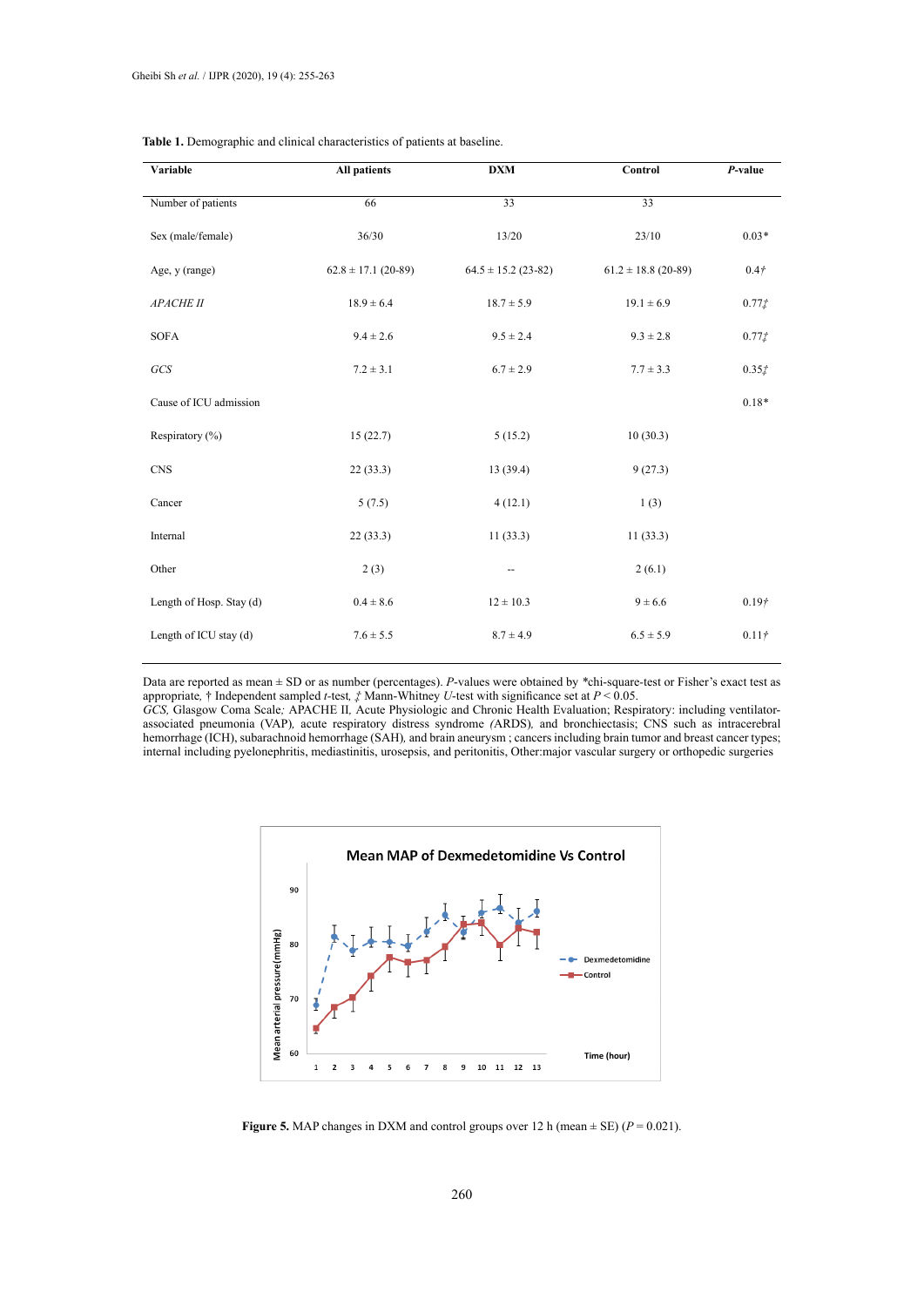| <b>SOFA</b> score | $Mean \pm SD$ control | Mean $\pm$ .SD DXM | <i>p</i> -value |
|-------------------|-----------------------|--------------------|-----------------|
| <b>Baseline</b>   | $9.3 \pm 2.8$         | $9.5 \pm 2.4$      | 0.71            |
| Second day        | $8.5 \pm 3.1$         | $8.1 \pm 3$        | 0.9             |
| Seventh day       | $4.2 \pm 4.5$         | $5 \pm 4.1$        | 0.3             |

Table 2. Changes of SOFA score at baseline,  $2^{nd}$  and  $7<sup>th</sup>$  of ICU admission in DXM vs. control group.



**Figure 6.** Mean norepinephrine dose changes in DXM and control groups over 12 h (mean  $\pm$  SE) ( $P = 0.12$ ).

#### **Discussion**

Although our patients received morphine and midazolam as sedatives and analgesics before entering the study, they were discontinued due to the FDA-approved analgesic effects of DXM and only DXM continued. DMX is known as a lipophilic drug, with high distribution volume and a half-life about 6 min. Compared with clonidine, DXM is an alpha-2 agonist with an affinity of more than 8-fold to adrenergic receptors. It also has sedative, analgesic, and anti-anxiety effects. In this respect, phase 3 clinical trials had demonstrated that DXM with a dose of 0.2-0.7  $\mu$ g/kg/h could have sedative and analgesic effects on the patients undergoing post-surgical ventilation, without respiratory depression after separation from the machine. The side effects mostly observed for this drug were also nausea, hypotension, and bradycardia. In the studies investigating pharmacokinetics of DXM in the patients with severe renal insufficiency (*i.e*. creatinine clearance of less than 30), the half-life of the

elimination had decreased. The mean halflife of the drug in healthy people had been by 2.5 h; however, in the patients with hepatic failure, it had been prolonged. As a result, the dose of this drug in the patients with septic shock needed to be reduced in case of liver involvement, depending on the degree of hepatic failure  $(7, 10 \text{ and } 11)$ .

In a research carried out by Marcos *et al*. (2015), on Syrian golden hamsters, the groups had been evaluated in terms of microcirculatory parameters, venous leukocyte-endothelial reactions, as well as correlation between intravenous leukocyte-endothelial interactions and capillary perfusion changes, variations in MAP, and heart rate; suggesting that DXM had reduced adhesion and circulation of leukocytes and capillary density.

On the other hand, DXM had lowered heart rate without any significant drop in MAP (12). In the present study, DXM increased MAP due to its agonistic effects on alpha-2 receptors although it decreased heart rate.

In another study by Yu *et al*. (2014)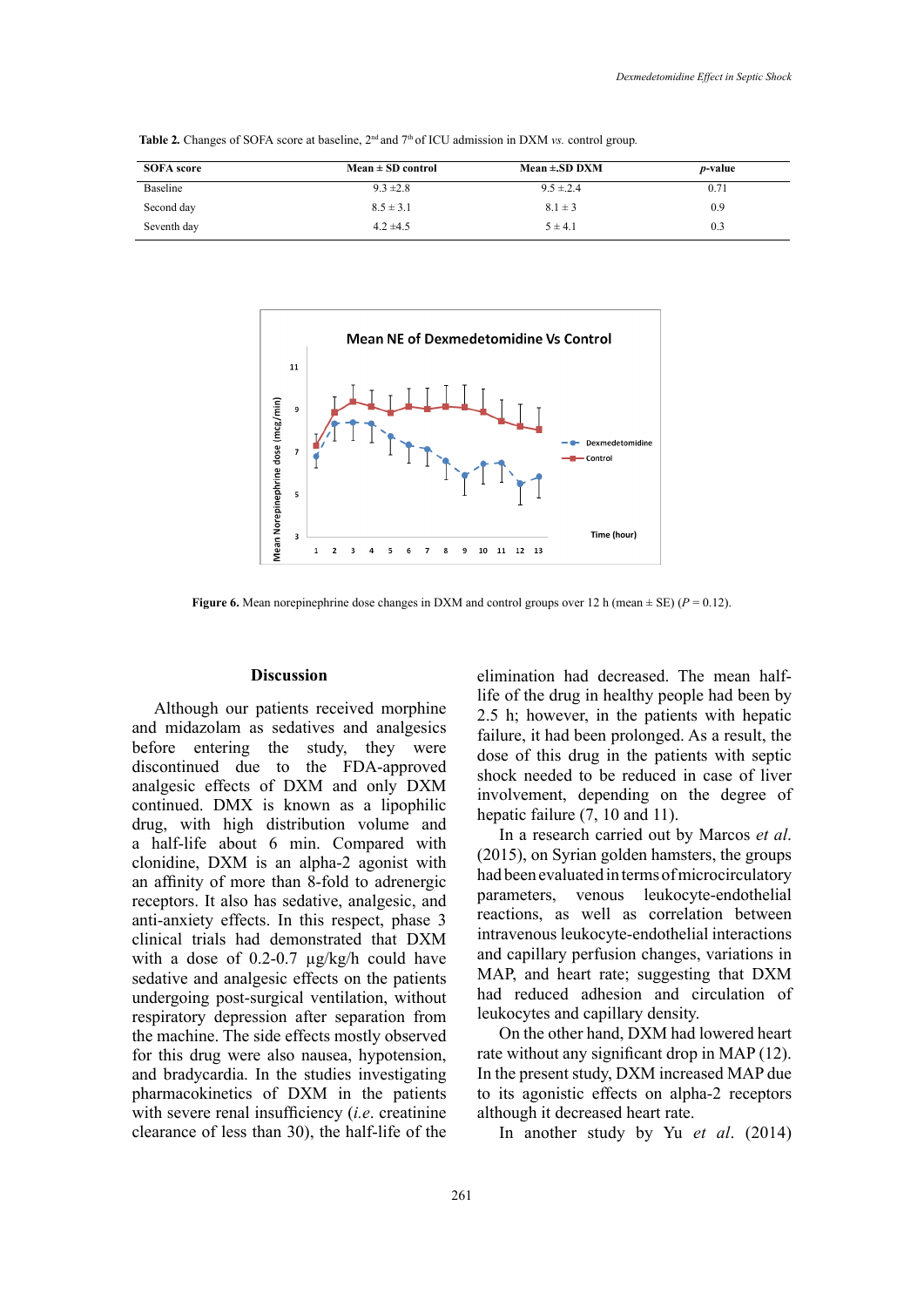examining the difference between effects of propofol and DXM with 10 mg/ mL concentrations on the preload of 16 endotoxemic rabbits receiving norepinephrine, it had been confirmed that propofol had increased heart rate, without affecting contractility of myocardium and vascular resistance; in contrast, DXM had augmented cardiac contractility and vascular resistance at high doses (13). As we detected in our study, the DXM increased MAP by affecting on systemic vascular resistance.

In the investigation by Geloen, use of clonidine and DXM in septic shock patients had correspondingly improved venous return along with heart rate, leading to maintained MAP. In the patients undergoing liver transplantation treated with the given drugs, an increase in DBP had been also associated with a decrease in heart rate and a reduced need for vasopressors (6).

However, the study by Penttilä had demonstrated that DXM had lowered SBP and DBP in healthy males and the etiology had remained still unclear because of the alteration of sensitivity of the receptors in septic shock. Due to the effects of DXM on presynaptic alpha-1 receptors, SBP and DBP had increased in the present study.

Besides, in a case study conducted by Leroy *et al.,* (2017) on a 29-week-old child with septic shock secondary to necrotizing enterocolitis, clonidine had been initiated at a dose of 1 μg/kg/h continued by infusion for 13 h after taking the initial steps and the results had revealed that clonidine could improve blood circulation and subsequently decrease norepinephrine dose requirement (14, 15). In the present study, DXM by 0.6 µg/kg/h concentration during 12-h infusion could reduce norepinephrine dose requirement but the rate of reduction of norepinephrine was not sufficient to completely eliminate it and there was still a trace of dependence on vasopressors.

In 1993, Dyck *et al*., had performed a study on pharmacokinetics of DXM for intravenous and intramuscular administration, with a dose of 2 μg/kg in healthy volunteers, and showed that the percentage of metabolic biomarker of DXM in comparison with the intravenous administered dose, had been by  $73 \pm 11\%$ .

After intramascular injection, average arrival time to maximum concentration had been 12 min (at a range of 2-60 min) and average maximum concentration had been  $81.2 \pm 0.27$ ng/mL. After intravenous administration of DXM, dual changes in blood pressure had been observed. During the first 5 min of intravenous injection by 2 μg/kg, MAP had increased by 22% and heart rate had decreased by 27% from baseline. Within 4 h after injection, MAP had also decreased by 20% from baseline and heart rate had reached less than 5% of the initial values. The hemodynamic profile had not shown any acute changes after intramuscular administration. Within 4 h after intramuscular injection, MAP and heart rate had subsequently decreased by 20% and 10%, respectively (16). In the present study, intravenous infusion of DXM also reduced heart rate at 3, 5, 6, and 9 h and increased MAP at 2, 8 and 11 h. It should be noted that the effect of the lowest dose was mediated mainly by arteriolar vasoconstriction, probably due to its cumulative effect.

Moreover, in a study by Lin *et al*., (2009), the effects of simultaneous administration of morphine and DXM for anxiolytic effects had been reported and the results had suggested that morphine at a dose of 1 mg/ mL accompanied by 5 µg/mL of DXM had reduced the dose of morphine by 29% within 24 h despite an increase in the analgesic effect from the second hour after surgery.

MAP had decreased and pulse rate was higher in the group receiving DXM. Within 4 to 24 h, the incidence of nausea had been lower in DXM group. In general, in this study, performed on 100 women undergoing hysterectomy, the use of this drug had not induced bradycardia or hypotension, respiratory depression, and excessive sedation in the patients (17).

In this study, since individuals with septic shock had failed to have spontaneous oral nutrition, they had been mainly fed through nasogastric tube and nausea had been assessed by the amount of fluid returned through it. Accordingly, the results revealed that the drug had not increased nausea in these patients compared with the control group.

Although DXM couldn't have significant changes in APACHE II, SOFA, hospital and